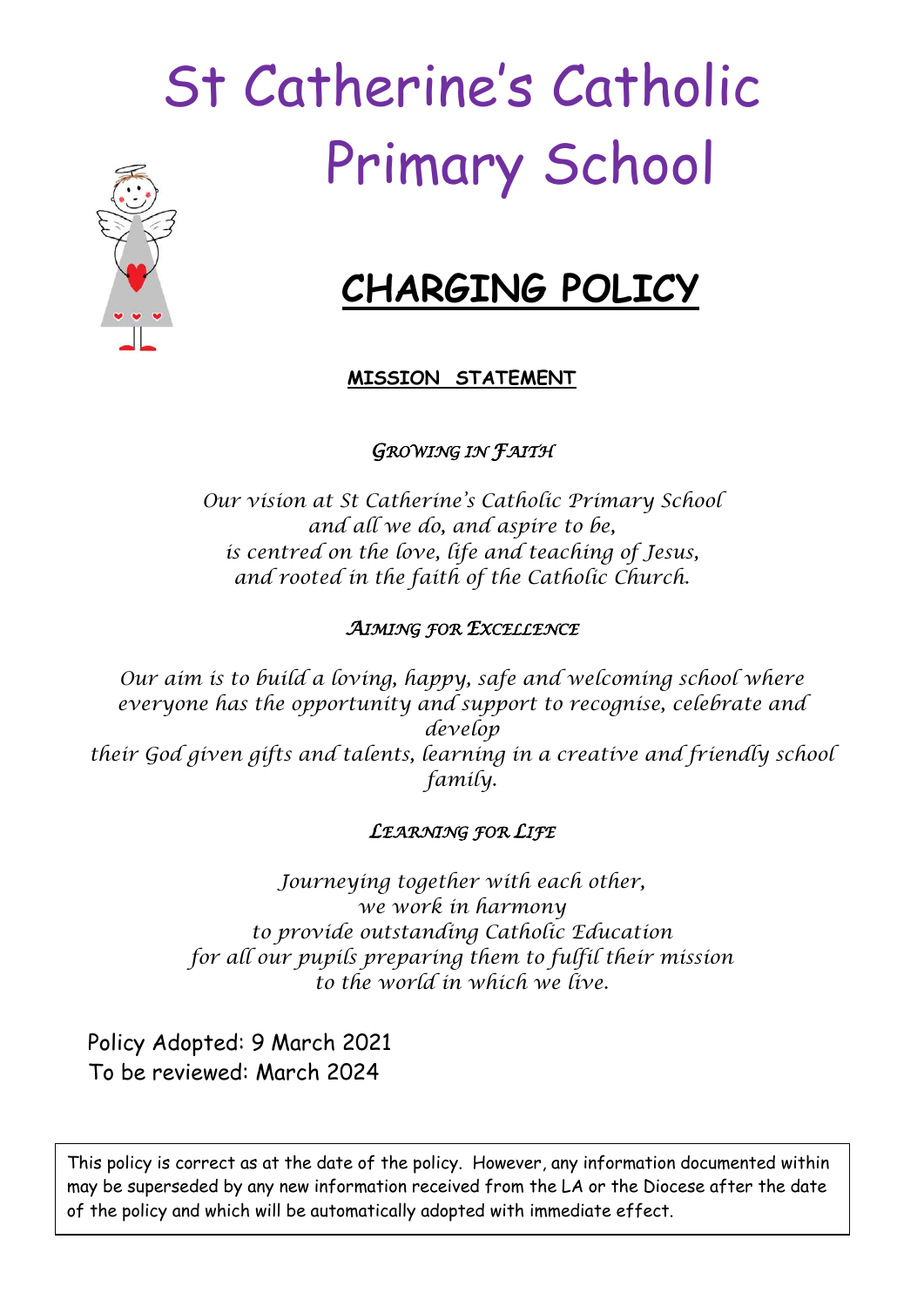#### **POLICY ON CHARGING AND REMISSIONS FOR SCHOOL ACTIVITIES**

#### Purpose of the policy

The purpose of this policy is to provide clear information about charging and voluntary contributions for St Catherine's school activities.

#### **Voluntary Contributions**

In general, no charge can be made for admitting pupils to maintained schools. Where education is provided wholly or mainly during school hours, it should be free. It is therefore not possible to levy a compulsory charge for transport or admission costs for swimming lessons or for visits to museums, etc. during school hours. The school follows the West Sussex policy for charging for school activities that mirrors the information given in the Department for Education's advice document published in November 2008 (updated 2018).

#### <https://www.gov.uk/government/publications/charging-for-school-activities>

No compulsory charge will be made for any activity which takes place during school hours. Any contribution is entirely voluntary, and the pupils of parents who are unable or unwilling to contribute are not discriminated against. However, where there are not enough voluntary contributions to make the activity possible, and there is no way to make up the shortfall, then the activity will be cancelled.

#### **Arrangements**

All letters regarding contributions for school activities will make it clear that these are voluntary and that children of parents who do not contribute will not be treated differently. If any parents have any financial difficulty (no child will be prevented from taking part) they will be invited to talk to the headteacher who will come to an agreed arrangement.

#### **Residential trips**

Special rules apply for residential activities.

#### a) In School Hours

If a residential activity takes place largely during school time (50% or more of the whole time spent on the activity occurs within schools hours), it meets the requirements of the syllabus for a public examination or is to do with the national curriculum or religious education, no charge will be made either for the education or for the cost of travel. However, charges not exceeding the actual cost for the individual pupil will be made for board and lodging. Voluntary contributions (as above) will be requested.

Children whose parents are in receipt of the following support payments will, in addition to having a free school lunch entitlement, also be entitled to the remission of these charges:

- Universal Credit in prescribed circumstances
- Income support